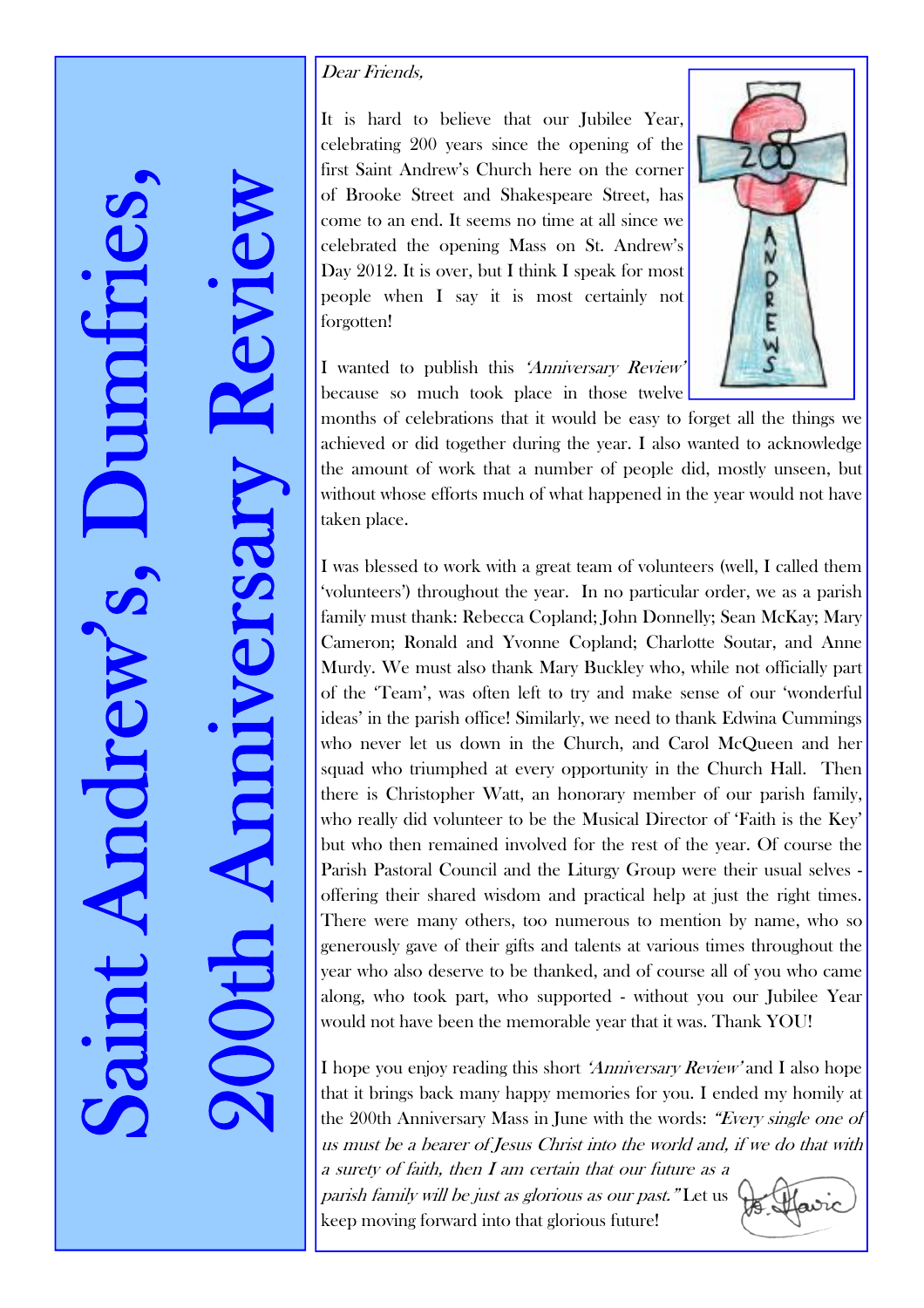

Our year of celebration began with the Opening Mass which took place on November 29th 2012, the vigil of the feast of Saint Andrew, the Patron of both our Parish and our Primary School. During this Mass we prayed for a successful and joyful year, and a year in which each of us grew in faith.

December 5th 2012 saw the first social event of the year when the Dumfries Male Voice Choir came to the Church and p e r f o r m e d a wonderful Concert filled with marvellous



choral and seasonal music. Many people came along to this thoroughly enjoyable evening.

In the winter months of January through to March we focused on the season of Lent and tried to use that time to deepen our relationship with the Lord. We also watched the series 'Catholicism' which was made available twice each month for those who wanted to come to the Church Hall and learn that little bit more about their faith. A large number of parishioners came along to all of these sessions which ran for the whole of our Jubilee year.

With the arrival of Spring we were off on our travels. Our Pilgrimage to Iona took place over the last weekend



in April and it was a marvellous experience for the 50 people who took part. Our day on the island was blessed with glorious sunshine, but the days either side were not so good!

The month of May saw our most ambitious, some might say foolhardy, project: 'Faith is the Key the Musical.' The Show was directed by Mary Buckley and with musical direction from



Christopher Watt, two performances were staged by twenty five singers and five musicians from the parish. Over 300 people came along to the Show over the two nights - some even enjoyed it so much that they came back the second night for more!



As part of our celebrations we entered a float in the annual Guid Nychburris Parade on Saturday June 15th 2013. A lot of hard work was put in by a small group of people to design and

make the float, and their hard work and great ideas were rewarded with a 3rd place in the competition. Our next float is going to be on the theme of 'Noah's Ark', a theme inspired by this year's weather!



At the heart of our year of celebrations was the Mass, and this was never more evident than on June 20th when our Bishop, John Cunningham, came to be with us to be the principle celebrant at our 200th Anniversary Mass. The Church was packed for this celebration with invited guests, concelebrating clergy, representatives from other churches,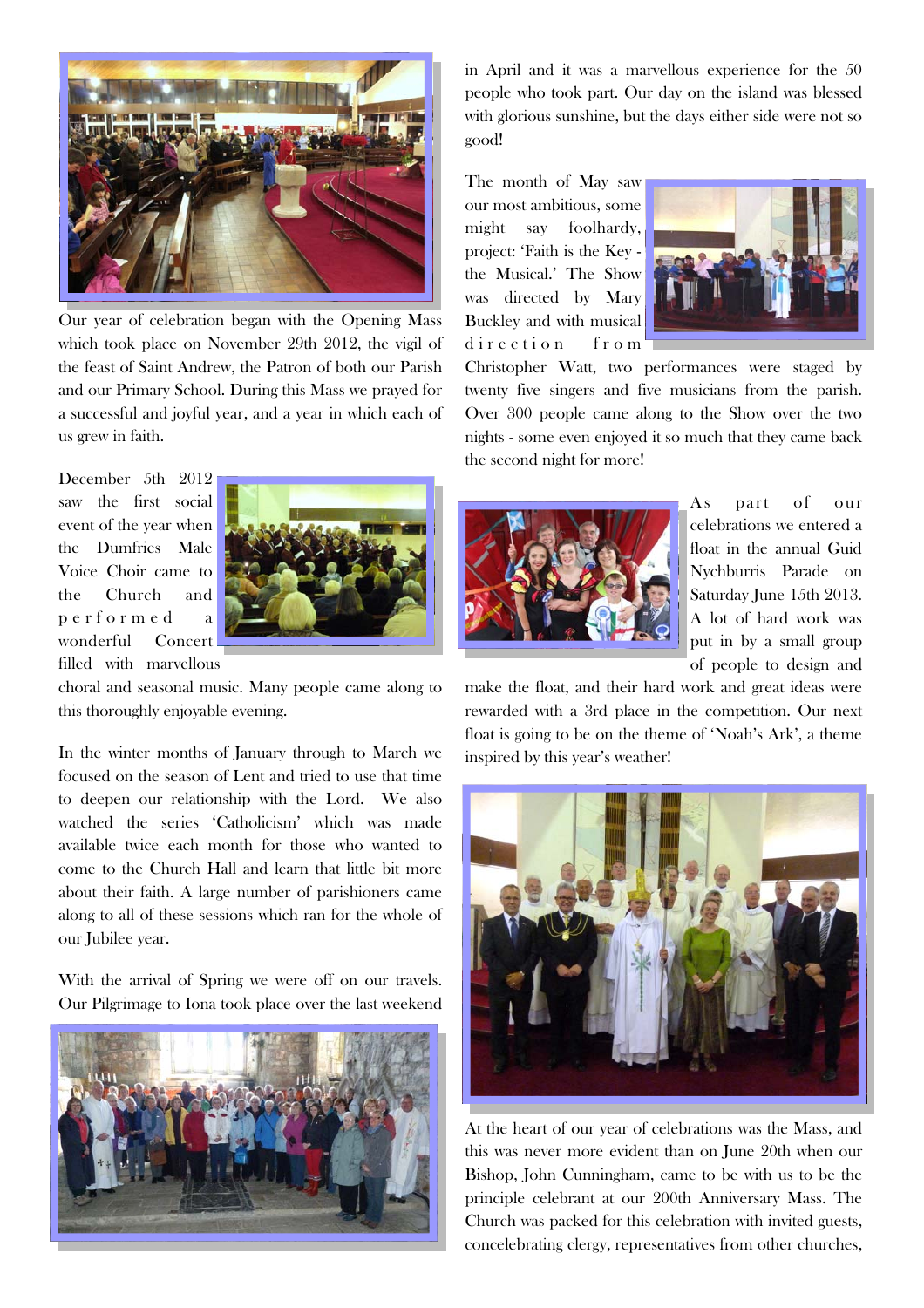and VIP's - parishioners past and present. A beautiful night was had by everyone who was at the Mass, and a wonderful celebration took place in the Church Hall afterwards - when the grand draw was made for the Jubilee Raffle.



In July we had a Parish Picnic in the grounds of Saint Peter's Primary School in Dalbeattie. Amazingly, what had been a horrible wet morning became a lovely sunny afternoon - the only

dampness around was from the water pistols! A great afternoon of fun was had by those who took part.

The annual Diocesan Pilgrimage to Ninian's Cave in Whithorn took place on the 25th August and almost 50 people from the parish travelled down to the Cave for Mass. It was another gloriously sunny day and this 'Year of Faith' pilgrimage was the largest it has been for many years - over 800 pilgrims travelled from every corner of the country to take part.

September saw us back in Church for another concert, this time with the Border Strathspey and Reel Society, and guests. The orchestra played a wonderful range of Scottish tunes



and entertained everyone with their great music.

During the week of September 23rd-28th 10 parishioners walked the St. Cuthbert's Way from Melrose to the Island of Lindisfarne (Holy Island). It was a marvellous week of walking and getting to know one another and a



great bond of friendship developed among the walkers over the week. The team were sponsored to do the walk and a fantastic £2,560 was raised - £1,300 of which went into the Parish Outreach Programme. The week was made even more special when the 10 were joined by more than 40 parishioners for the final three miles of the walk across the causeway and onto Lindisfarne itself. Mass to end the pilgrimage was celebrated together in the grounds of the Priory and all came home tired but very happy.

In October music once again played a prominent part in our celebrations when we joined together with our friends from the other churches in town for an 'Ecumenical Big Sing of



Praise.' This was a really joyful occasion and, as always, ended with a reception in the Church Hall.

Every year in November we have a Mass of Remembrance for those who have died in the previous twelve months, but this year a special emphasis was placed on praying for all our dead sisters and brothers who have been part of this parish family during our 200 year history. A special candle was brought forward in their memory as the whole congregation stood in their honour.

Two marvellous events took place on the last weekend in November to bring our year of celebrations to an end - an Exhibition of 200 years of our history in Photographs and Memorabilia, and the Closing Mass of our Jubilee Year. The exhibition was wonderfully put together by John



Donnelly using photographs and other items donated by parishioners and copied from their originals. Everything on display told 'our story' and happy memories were awakened within everyone who viewed the exhibition.

The Closing Mass was a fitting end to our year of celebrations - prayerful, joyful and emotional. Again the Church was very busy as many people came along to the Church to thank God for the many blessings he had given to us during this anniversary year. Amen!